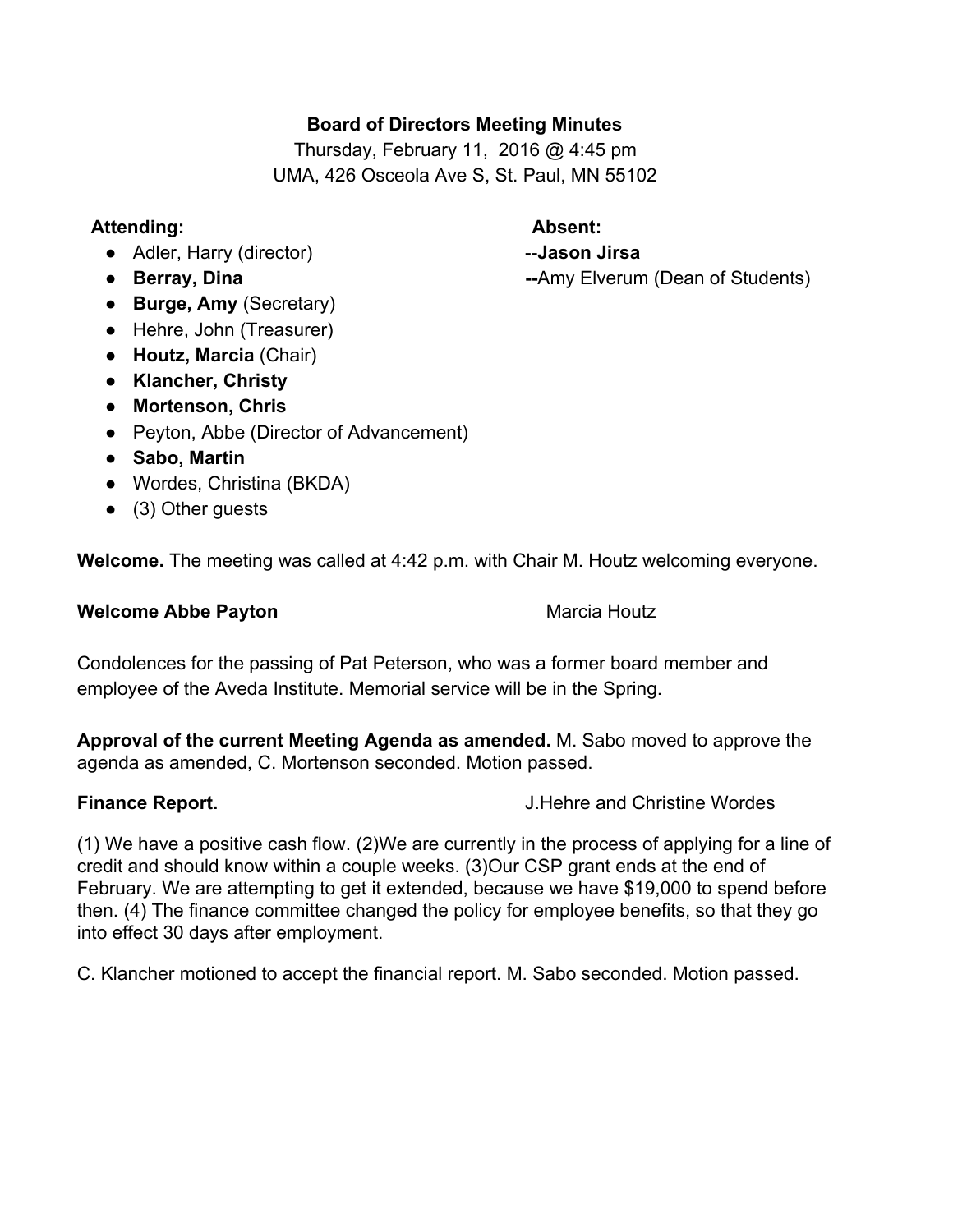## **Director's Report Harry Adler Harry Adler**

- Bullying Policy motion--The policy was copied from another charter school and edited by Amy Elverum. Heidi Jaeger proposed some revisions to the policy. The board voted to accept the bullying policy as amended. (There may be additional revisions once we have looked at this closer.)
- Inclusion Policy motion--C. Klancher let us know that this policy is not federally mandated, but many districts are being proactive and adopting such policies. We feel that we need to do the same. M. Sabo motioned to accept the policy. C. Mortenson seconded. Motion passed.
- Proposal to include 5 sick days for Special Education Paraprofessionals and continuation of health care insurance for returning Paraprofessionals--The health insurance is already included in the budget. M. Sabo motioned to accept, D. Berray seconded. Motion passed.
- Restart of facilities committee for 2017-18 space needs--J. Hehre, chairman of the committee, agreed that this needs to be reinstated. The plan is to reform the committee and ask for volunteers
- Enrollment and MARSS data--271 Enrollment= (63-6th, 73-7th, 110-8th, 9-9th, 16-11th) Abbe attended the Charter School Fair on January 23rd--there were 12 families that we had extensive conversations with. Abbe also went around to the booths for K5 or K6 schools, and is in the process of doing follow up calls and visits. There are also more information meetings being held in February, including one specifically for high school.
- Enrollment by Zip Code and Grade--we need to look at the potential students in zip codes around the school.
- Update on Information Sessions and Intent to Return--starting next week, we will begin to contact each family individually, in the manner that is most effective for them. Abbe will be in attendance at the Souper Fun Night, with the forms for the parents to fill out. We also have applications for new students that have come out of the information sessions.
- GALA preliminary plans--our goal at the GALA, to meet our declared budgetary goal, is \$26,223. (Last year was \$12,000) We expect to attract financial support of people unaware of UMA by having a UMA community member who is well respected throughout the Twin Cities. The PTO has welcomed the opportunity to co-sponsor the event.

### **UMA ByLaw Changes for Board Elections** Christy Klancher, John Hehre

- Composition of the Board--The new board must be elected. The election must be announced 30 days in advance and before the end of the school year. The board must consist of at least 5 directors. Currently the board is made up of 7 directors--2 parents, 2 teachers and 3 community members. We need to put together an election committee to put this all together.
- We need to write up a job description for board members, including the training requirements.